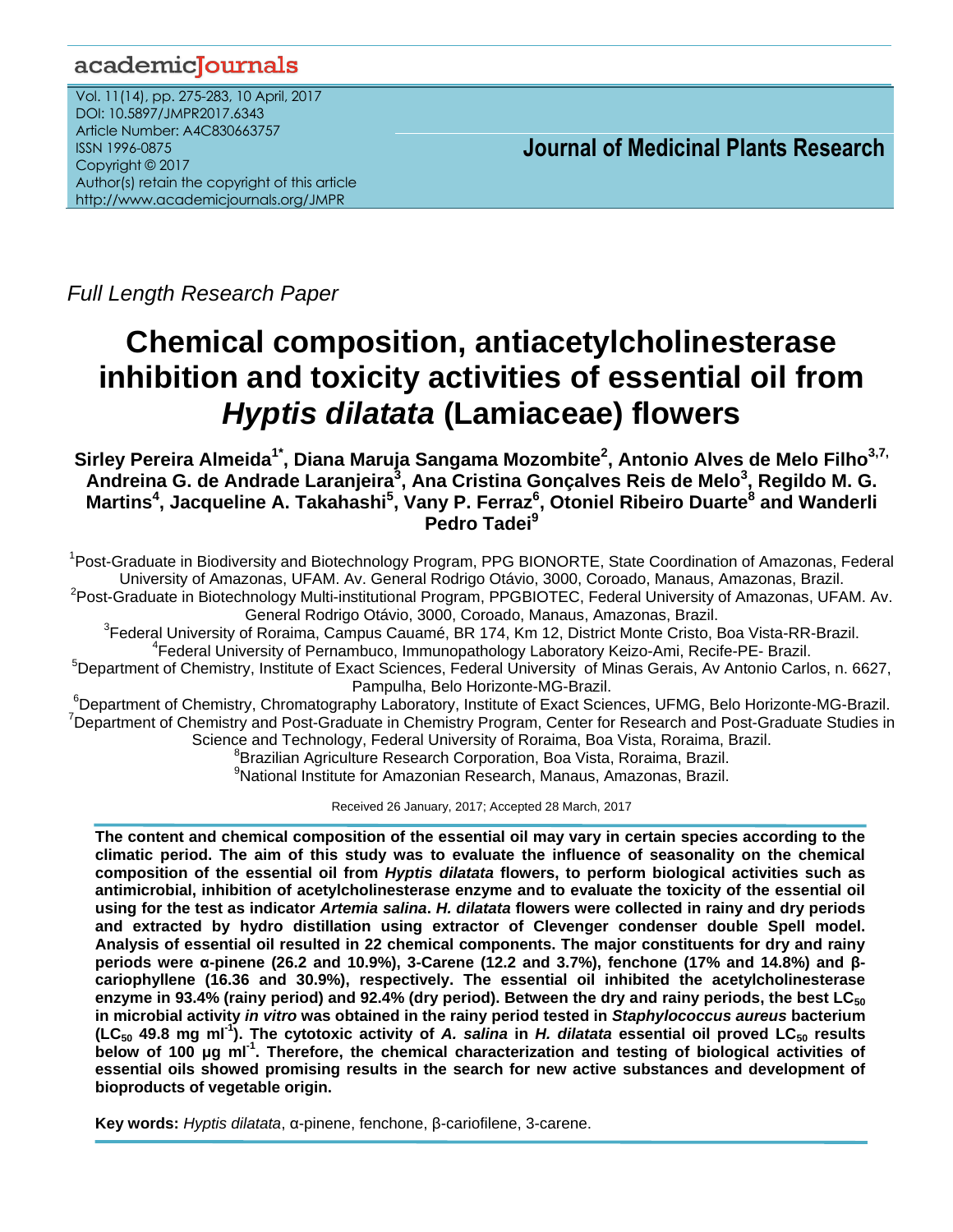# **INTRODUCTION**

The genus *Hyptis* belongs to Lamiaceae family, consisting of approximately 580 species, many of them with great ethnopharmacological importance. They are distributed mainly in tropical America, southern United States, Caribe and Argentina. In Brazil, it is mainly found in Minas Gerais, Bahia, Goiás and Amazonas states (Lima, 2010). In this family of plants, the use of essential oil is common in the population of folk medicine as coding and remedy and they have been used as antioxidant, antiinflammatory, antihypertensive, antitumoral, gastroprotective, insecticide, antibacterial, antifungal and antiherpetic (Barros et al., 2010; Hussain et al., 2011). Some biological activities have been associated to the content of phenolic compounds, present in the plant (Zgórka and Glowniak, 2001; Valant-Vetschera et al., 2003). In addition, owing to the diversity of volatile constituents found in essential oils of various species of the Lamiaceae family, these essential oils have aroused the interest of the perfume, cosmetics, food and pharmaceutical industries (Fernandez-Alonso and Rivera-Diaz, 2002). Species of genus *Hyptis* are mostly aromatic with great economic potential, due to its essential oil and presents important pharmacological action, such as anesthetic, anti-inflammatory (Botrel et al., 2010). Defense mechanisms of plants can vary in distinct environmental conditions, leading, consequently, to the production of different secondary metabolites. Factors such as cultivation conditions, soil type and parts of the plant analyzed, may influence the content and chemical composition of essential oils (Botrel et al., 2010). Botrel et al. (2009) studied the chemical composition and content of the essential oils of *Hyptis marrubioides* Epling flowers of two genotypes, white and purple. In this research, they identified that the content of some of the major principal compounds of the white genotype, such as β-caryophyllene, γ-muurolene and caryophyllene oxide, was higher compared to the purple genotype, and also observed that the essential oil content was the highest in the inflorescence of the white genotype. Researchers like Santos et al. (2008) studied the essential oils of *Hyptis pectinata* leaves and identified calamusenona as the major compound, which possess antimicrobial activity. Niero and Malheiros (2009) studied the essential oils of *Hyptis suaveolens* leaves and identified the antimicrobial compound sabinene as major constituent (antimicrobial activity) while from *Hyptis crenata,* α-pinene was the majoritary one (antioxidant activity). Urones et al. (1998), isolated, from a *Hyptis dilatata* species collected in Veraguas (Panama), the well-known compounds carnosol, rosmanol and methylrosmanol. Tafurt-Garcia et al. (2014) studying the flowers

of *H. dilatata* from Arauca (Colombia) identifield δ-3 carene, camphor, bornyl acetate, E-caryophyllene and palustrol as the principal constituents. According to Lang and Buchbauer (2012), the δ-3-carene, camphor and bornyl acetate compounds have antimicrobial activity (Lang and Buchbauer, 2012; Misharina et al., 2009), and α-humuulene, caryophyllene and fenchone have antimicrobial and antioxidant activities. *H. dilatata* species is a perennial sub-bush known as field mint, in Tepequem saw, where it was collected in the municipality of Amajari, Roraima State, Brazilian Amazon rainforest. This species is usually used by the population for medicinal purposes, such as intestinal problems, influenza, and as insecticide. The aim of this work was to evaluate concentration of the chemical compounds present in the essential oil of *H. dilatata* flowers in two seasonal periods and to realize the biological tests for antimicrobial activity, fungicide, activity with acetylcholinesterase enzyme, as well as the cytotoxic activity using *Artemia salina* with essential oils.

#### **MATERIALS AND METHODS**

#### **Plant and essential oil extraction**

The flowers of *H. dilatata* were collected during the dry period (January to March) and in the rainy period (June to August) in 2015 in Paiva village at 634 m (meters above sea level), in Tepequem saw (RR 203), municipality of Amajari in Roraima State, Brazil. A voucher specimen was deposited in the INPA herbarium with registration number 263670 and another voucher specimen was deposited in the integrated museum of Roraima State (MIR 12754). The essential oil was extracted by hydrodistillation method, drag the water vapor for 2 h using extractor of Clevenger condenser double Spell model. The percentage of essential oil collected in the dry and rainy periods was measured in triplicate. The essential oil was placed in amber flask, weighed, and stored under nitrogen in a freezer until further analysis (Castro, 2006).

## **GC-FID analysis**

The composition of the chemical constituents present in the essential oils was determined by gas chromatography after preparation of the methyl esters. The analyses were performed on a Gas Chromatograph HP7820A (Agilent). Column: HP5 30 m × 0.32 mm × 0.25 µm (Agilent). Temperature: Column: 50°C (0 min), 0°C min<sup>-1</sup>, up to 230°C. Injector: 250°C Split (1:30). Detector FID: 250°C. Vector gas: H<sub>2</sub> at 3.0 ml min<sup>-1</sup>. Injection volume: 1 μl. Data acquisition software: EZChrom Elite Compact (Agilent). Samples diluted at 1% in chloroform.

#### **GC-MS analysis**

Identification of the chemical constituents was performed on

\*Corresponding author. E-mail: antonioalvesufrr@gmail.com.

Author(s) agree that this article remain permanently open access under the terms of the Creative Commons Attribution License 4.0 [International](http://creativecommons.org/licenses/by/4.0/deed.en_US) License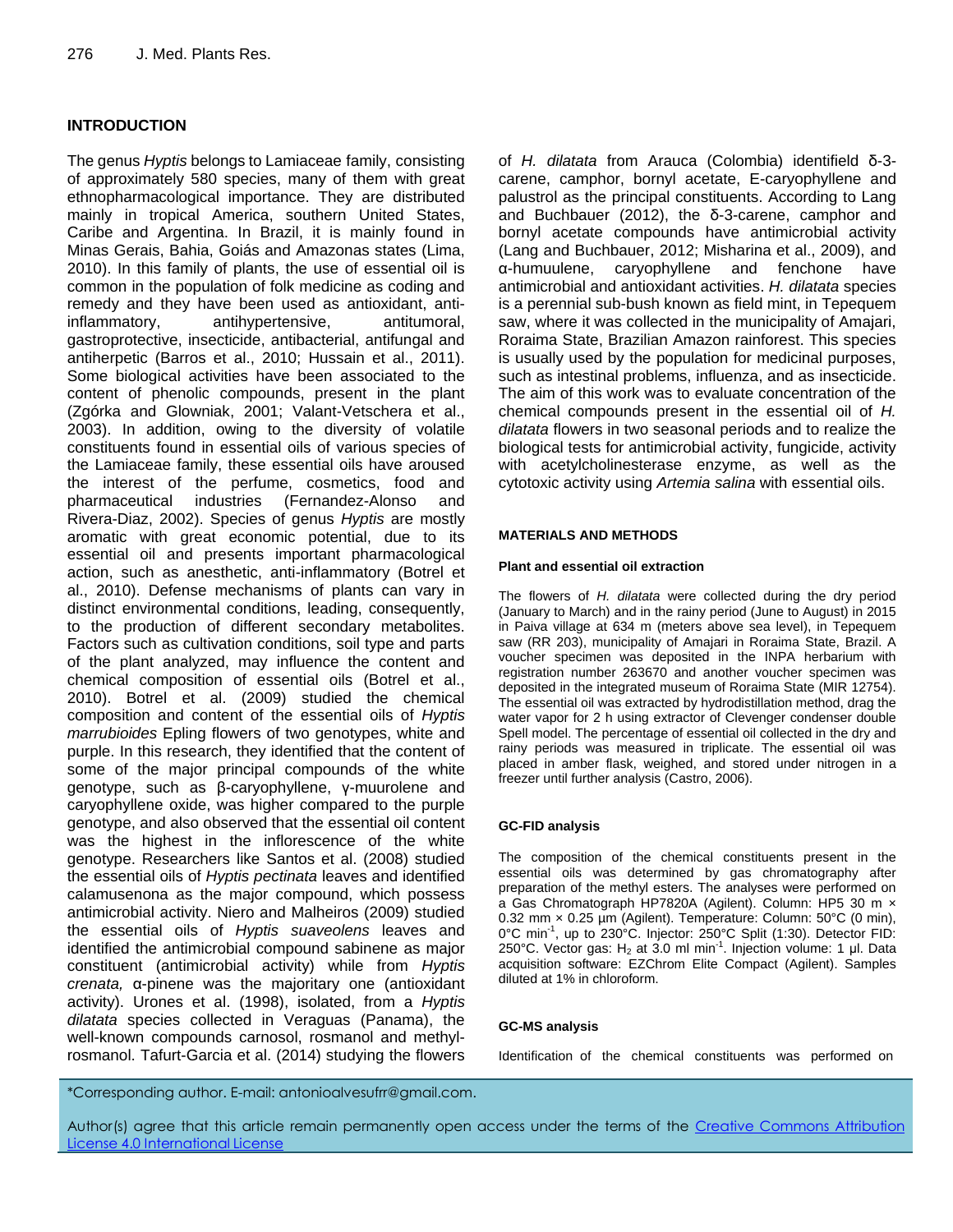GCMS-QP2010 ULTRA (Shimadzu) apparatus. Column: Rxi-1MS 30 m × 0.25 mm × 0.25 µm (Restek). Temperature Column: 50°C (3 min), 3°C min<sup>-1</sup>, up to 230°C. Injector: 250°C Split (1:10). Interface CG-MS a 250°C. Detector MS (electronic Impact at 70 eV) up to 250°C. Vector gas: He at 2.0 ml min<sup>-1</sup>. Injection volume: 1 μl. Samples diluted at 1% in chloroform. Data acquisition software: GCMS Solution (Shimadzu). Spectral library: NIST11.

#### **Acetylcholinesterase (AChE) inhibition assay**

Quantitative evaluation of acetylcholinesterase (AChE) inhibition activity was performed according to the methodology of Ellman (1961), modified by Rhee et al. (2001). This bioassay was performed on microplates of 96 wells. Eserine and galantamine (10 mg ml<sup>-1</sup>) were used as positive controls while the negative control was performed without inhibitor. In each well were added 25 μl of acetylcholine iodide (15 mM); 125 μl of 5.5'-dithiobis (2-nitro benzoic acid) (DTNB); 50 μl of tris-HCl pH 8 0.1% w/v buffer of bovine serum albumin and 25  $\mu$ l of extract (10 mg ml<sup>-1</sup>) solubilized in Tween/DMSO (30:70). The tests were performed in triplicate. The plates were read nine times at 405 nm over a period of 10 min. Immediately after the first reading, 25 μl of acetylcholinesterase enzyme (*Electrophorus electricus*, Sigma Aldrich) (0.222 U mL<sup>-1</sup>) was added and nine readings were performed over a period of 10 min at 405 nm. The interference of spontaneous hydrolysis of the substrate was corrected from the subtraction of the average of the absorbance measured before the addition of the enzyme. The percentage inhibition of the enzyme was calculated from the following mathematical formula:

% inhibition =  $[(C - A) / C \times 100]$ 

where  $C =$  control containing enzyme and substrate;  $A =$  assay containing the extract, enzyme and substrate.

#### **Toxicity on** *A. salina*

The toxicity on *A. salina* was carried out through the methodology adapted from Meyer et al. (1982). Artificial saline solution (40 g of coarse salt in 1 L of distilled water) was added in an aquarium that was used as an incubator. The pH of this solution was adjusted between 8 and 9 with sodium carbonate ( $Na<sub>2</sub>CO<sub>3</sub>$  at 10%). The incubator was divided into two environments: an uncovered environment was artificially illuminated with a fluorescent lamp with aeration and the other environment was placed, approximately 100 mg of *A. salina* eggs, and covered with aluminum foil so that organisms at born remained isolated due to the difference in illumination, during an incubation period of 48 h. After hatching, the *A. saline* eggs were added in each test tube, 10 nauplii, containing serial concentrations (1000, 500, 250, 125, 62.5, 31.25 and 15.625 μl ml<sup>-1</sup>). After a period of 24 h, the number of live and dead nauplii in each test tube was counted, using macroscopic visualization. The tests were done, in triplicate, for each concentration. As a positive control, DMSO and also saline water were used without the essential oil. The probability of mortality was calculated using the Abbot formula:

M (%) = Amount of dead organisms / Total number of organisms in the tube  $\times$  100

A calibration curve was used to obtain the  $LC_{50}$  through the toxicity assessment test. Low toxicity was considered when the  $LC_{50}$  is greater than 500 µg ml<sup>-1</sup>; moderate when the LC<sub>50</sub> was between 100 and 500  $\mu$ g ml<sup>-1</sup> and very toxic when the LC<sub>50</sub> was less than 100  $\mu$ g ml<sup>-1</sup> (Amarante, 2010).

#### **Antibacterial and yeast assay**

The microorganisms used in the tests were two Gram-negative bacteria: *Salmonella typhimurium* (ATCC 13311) and *Citrobacter freundii* (ATCC8090), two gram-positive bacteria: *Staphylococcus aureus* (ATCC 25923) and *Bacillus cereus* (ATCC 11778) and a fungus (yeast) *Candida albicans* (ATCC 18804). The concentrations of essential oils in the tests were: 250, 125, 62.5, 31.25, 15.62, 7.81, 3.90 and 1.95  $\mu$ g ml<sup>-1</sup> (Zacchino and Gupta, 2007). The samples were weighed, dissolved in DMSO (500 mg ml<sup>-1</sup>) and added to Brain Heart Infusion broth (BHI) for bacteria and Sabouraud for yeasts to produce a solution with final concentration of 20 mg ml<sup>-1</sup>. A pre-inoculum was prepared in which the bacteria and yeast were transferred with a platinum ring to test tubes containing 3 ml of BHI broth. The tubes were incubated at 37°C for 24 h. The pre-inoculum (500 μl) was transferred to tubes containing 4.5 ml of distilled water. The tubes were homogenized and the concentration adjusted to 0.5 McFarland turbidity standard  $(10^8$ UFC  $ml^{-1}$ ), thus obtaining the inocula used in the bioassays. The tests were performed on 96 microwell plates, in duplicate. Two controls were performed, one to monitor the growth of the microorganism, in which there was no addition of the working solution (to verify cell viability) and another one, in which the microbial inoculum was not added (in order to eliminate the effect of extracts color of the working solution). A control plate containing 100 μl of BHI culture medium and 100 μl of sterile distilled water was added to the experiment to control the sterility of BHI culture medium. Another control was prepared, containing the standard antibiotics: ampicillin (antibacterial), miconazole and nystatin (antifungals) to observe the activity of these antibiotics on the microorganisms. The microplates were incubated in an oven at 37°C and after 24 h the Elisa plates (492 nm) were read. The results were calculated as percent inhibition using the formula:

% Inhibition = 100 - AC1 - AC2 × 100AH - AM

where  $AC1$  = absorbance of the sample;  $AC2$  = absorbance of control sample;  $AH =$  absorbance in the control of microorganism and AM = absorbance of the control of the culture medium.

# **RESULTS AND DISCUSSION**

Analyses of GC-FID for quantification and GC-MS for identification of the essential oil components of *H. dilatata* flowers showed the presence of 22 constituents (Table 1).

The main compounds and their respective concentrations in the essential oil of dried flowers harvested during the dry period (DP) and rainy period (RP) were αpinene (26.2%), fenchone (17%), β-caryophyllene (16.3%), 3-carene (12.2%) for DP and α-pinene (10.9%), 3-Carene (3.7%), fenchone (14.8%), and β-caryophyllene (30.9%) for RP (Figure 1).

Figure 2A and B shows the chromatographic profile for *H. dilatata* essential oil. Twenty-two components corresponding to 89.1 and 76.8% of essential oil composition of the flower collected in the dry and rainy period, respectively, were identified. Four major compounds gave 71.7% of the essential oil collected in the dry period and 60.3% of the essential oil collected in the rainy period.

The chemical composition of the essential oils of *H.*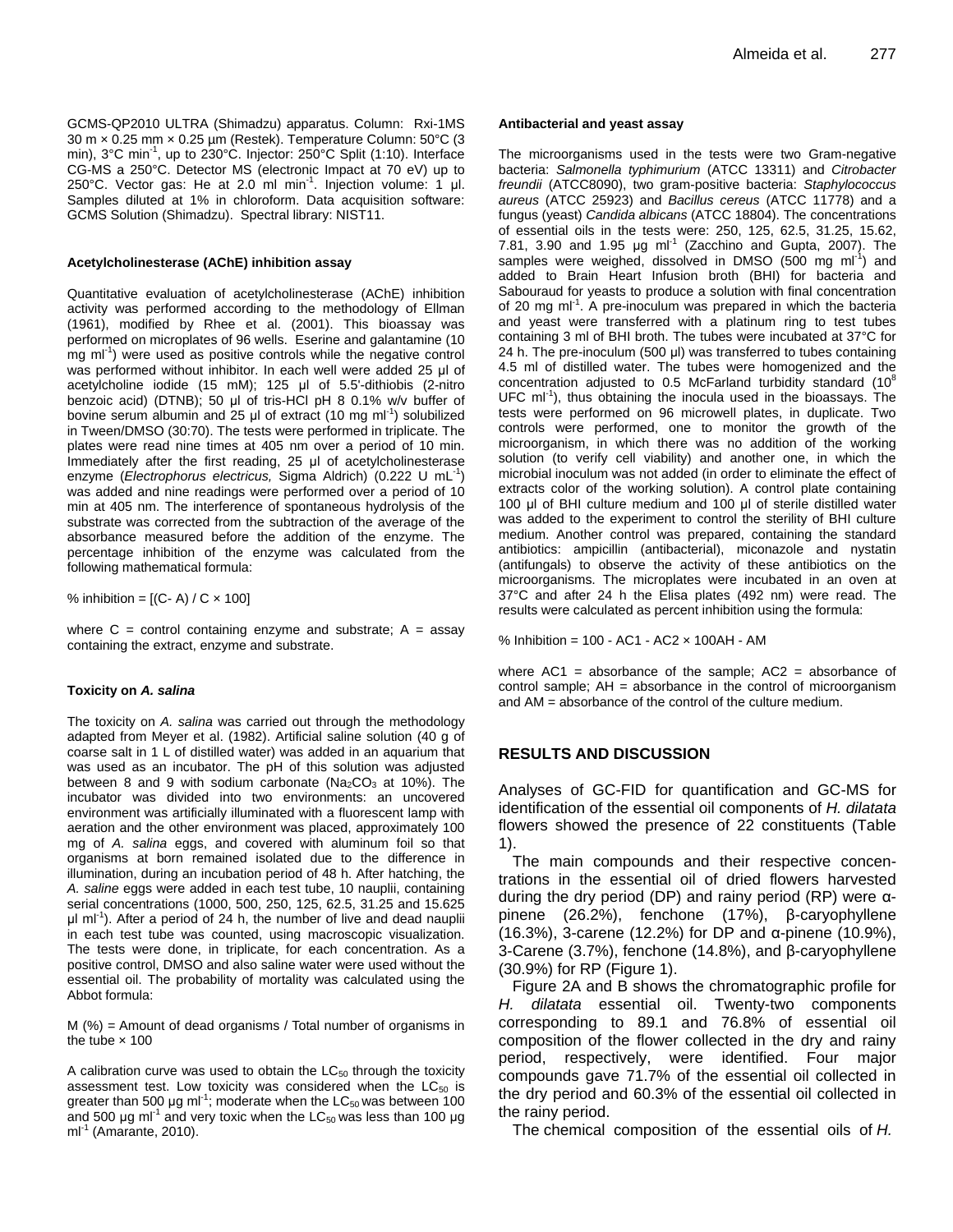| Peak                    | *KI  | *RT   | * FDP<br>* FRP<br>min<br>%<br>% |                  |                     |
|-------------------------|------|-------|---------------------------------|------------------|---------------------|
|                         |      |       |                                 |                  | <b>Compounds</b>    |
| 1                       | 973  | 3.75  | 26.2                            | 10.9             | $\alpha$ -pinene    |
| $\overline{c}$          | 980  | 4.03  | 1.5                             | 0.7              | Camphene            |
| 3                       | 993  | 4.53  | 0.2                             | 0.0              | Sabinene            |
| $\overline{\mathbf{4}}$ | 996  | 4.65  | 2.6                             | 1.5              | β-pinene            |
| 5                       | 1008 | 5.07  | 0.4                             | 0.2              | Myrcene             |
| $\,6$                   | 1015 | 5.37  | 0.3                             | 0.2              | α-felandrene        |
| 7                       | 1019 | 5.52  | 12.2                            | 3.7              | 3-carene            |
| 8                       | 1024 | 5.70  | 0.3                             | 0.2              | α-terpinene         |
| $\boldsymbol{9}$        | 1031 | 5.94  | 0.4                             | 0.2              | p-cymene            |
| 10                      | 1033 | 6.04  | 2.4                             | 0.7              | Limonene            |
| 11                      | 1058 | 6.96  | 0.4                             | 0.3              | g-terpinene         |
| 12                      | 1083 | 7.90  | 17.0                            | 14.8             | Fenchone            |
| 13                      | 1110 | 8.95  | 0.3                             | 0.2              | Menthenol           |
| 14                      | 1133 | 9.80  | 2.0                             | 2.4              | Camphor             |
| 15                      | 1170 | 11.20 | 0.8                             | 0.9              | Fenchol             |
| 16                      | 1190 | 11.96 | 0.6                             | 0.4              | terpinen-4-ol       |
| 17                      | 1212 | 12.77 | 1.4                             | $2.2\phantom{0}$ | a-terpineol         |
| 18                      | 1413 | 20.39 | 16.3                            | 30.9             | β-caryophyllene     |
| 19                      | 1432 | 21.10 | 1.2                             | 1.9              | Aromadendrene       |
| 20                      | 1447 | 21.66 | 1.2                             | 2.2              | Humulene            |
| 21                      | 1491 | 23.31 | 0.7                             | 1.2              | D-germacrene        |
| 22                      | 1574 | 26.47 | 0.7                             | 1.1              | Caryophyllene oxide |
|                         |      |       | 10.9                            | 23.2             | <b>Others</b>       |
|                         |      |       | 89.1                            | 76.8             | Identified          |
|                         |      |       | 100.0                           | 100.0            | Total               |

**Table 1.** Chemical constituents in the essential oils of *H. dilatata* flower.

\*FDP: Essential oil from dry period; FRP: \*Essential oil from rainy period; \* KI: Kovats index calculated by GC using an *n*-alkane series under the same conditions as for samples; \*TR: retention time.

*dilatata* was mainly constituted by monoterpenes, being fenchone, a bicyclic monoterpene compatible with literature data for volatile constituents of species of genus *Hyptis* (Martins et al., 2006). The values of α-pinene (0.07%) in the flowers of this species collected in Colombia (Tafurt-García et al., 2014) were much lower than those collected in the Tepequem saw in Roraima State, Brazil, according to the Table 1. In the work of Melo (2013), the 3-carene (9.5%) and camphor (16%) levels were above the levels found in the present work results of our research 3-carene (3.7%) and camphor (2.4%) ,respectively, but lower than the concentration of 3-carene (12.2%) obtained from *Hyptis* essential oil collected in dry period in this work. Brant et al. (2008) report that in different environments, there are differences in chemical composition of plant species due to different efficiencies in the production of active principles. They also emphasizes that the periods where there is greater production of oil usually do not match the largest production of chemical constituents.

In this research, the content of monoterpenes in essential oil of *Hyptis* flower presented in the dry and rainy periods were 69 and 39.5%, respectively. According to Passos et al. (2009), monoterpenes present in volatile oils have potential activities on the GABAergic neurotransmitters (gamma-aminobutyric acid), which are a good tool for the development of anxiolytic and anticonvulsant drugs.

The essential oils of *H. dilatata* showed high inhibition of acetylcholinesterase enzyme in the rainy (93.4%) and dry (92.4%) periods when compared with the standard drug used eserine (91.72%) and galatamine (94.36%) inhibitions. Extracts above 50% enzyme inhibition are indicated for isolation as potentially inhibitory substances of the enzyme; extracts ranging from 30 to 50% are considered moderate inhibitors and below 30% are weak inhibitors (Trevisan and Macedo, 2003; Vinutha, 2007). Inhibition of the acetylcholinesterase enzyme has demonstrated efficiency in the clinical treatment of Alzheimer's disease, which is associated with deficits of various brain neurotransmitters, such as acetylcholine, noradrenaline and serotonine. Symptomatic treatment of the disease primarily involves restoration of cholinergic function. It is suggested, therefore, that an increase in the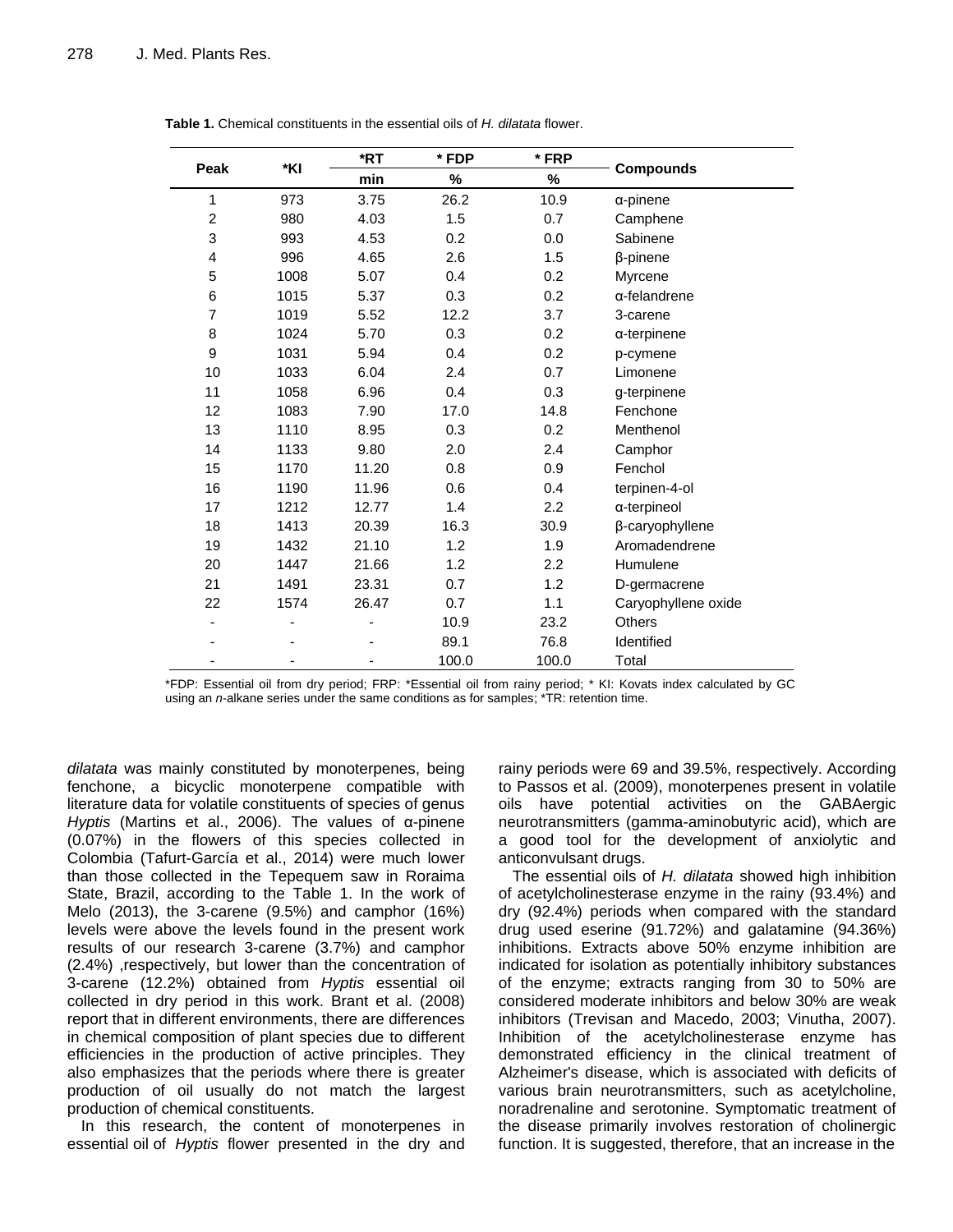

**Figure 1.** Chemical structures of the major constituents of the essential oils of *H. dilatata* flowers.

**Table 2.** Antimicrobial activity of the flower essential oil of *H. dilatata* harvested in the rainy period.

|                       | % inhibition of growth ( $\mu$ g ml <sup>-1</sup> ) |      |      |       |       |      |      |      |  |
|-----------------------|-----------------------------------------------------|------|------|-------|-------|------|------|------|--|
| <b>Microorganisms</b> | 250                                                 | 125  | 62.5 | 31.25 | 15.62 | 7.81 | 3.90 | 1.95 |  |
| C. albicans           | 43.3                                                | 45.7 | 41.3 | 20.5  | 10.1  | 17.7 | 6.1  | 23.4 |  |
| B. cereus             | 75.4                                                | 50.2 | 49.3 | 33.8  | 24.2  | 17.4 | 18.9 | 12.1 |  |
| S. aureus             | 52.6                                                | 61.2 | 54.1 | 41.6  | 41.7  | 29.2 | 31.4 | 15.8 |  |
| S. typhimurium        | 75.0                                                | 61.2 | 70.1 | 76.6  | 76.5  | 76.3 | 84.1 | 74.1 |  |
| C. freundii           | 62.6                                                | 47.0 | 30.0 | 11.6  | 6.4   | 17.1 | 11.0 | 17.4 |  |

**Table 3.** Antimicrobial activity of the flower essential oil of *H. dilatata* harvested in the dry period.

|                       | % inhibition of growth ( $\mu$ g ml <sup>-1</sup> ) |      |      |       |       |      |      |      |  |
|-----------------------|-----------------------------------------------------|------|------|-------|-------|------|------|------|--|
| <b>Microorganisms</b> | 250                                                 | 125  | 62.5 | 31.25 | 15.62 | 7.81 | 3.90 | 1.95 |  |
| C. albicans           | 51.9                                                | 59.7 | 38.9 | 42.9  | 26.4  | 24.7 | 26.5 | 37.1 |  |
| B. cereus             | 62.1                                                | 55.2 | 31.9 | 39.9  | 13.4  | 12.7 | 15.0 | 13.0 |  |
| S. aureus             | 71.8                                                | 61.3 | 53.1 | 39.9  | 46.7  | 30.9 | 40.2 | 27.6 |  |
| S. typhimurium        | 75.9                                                | 61.2 | 62.0 | 70.6  | 78.7  | 80.6 | 81.3 | 66.5 |  |
| C. freundii           | 88.2                                                | 56.5 | 37.7 | 23.3  | 45.8  | 39.4 | 35.3 | 27.5 |  |

level of acetylcholine could be useful to improve patients health (Trevisan and Macedo, 2003; Vinutha, 2007). Monoterpenes and sesquiterpenes, such as elemol, linalool and α-pinene have been reported to inhibit acetylcholinesterase enzyme (Miyazama et al., 1998; Perry et al., 2000). In the study by Miyazama and Yamafugi (2005), some bicyclic monoterpenes such as αpinene and 3-carene showed inhibitory effect on acetylcholinesterase. The results obtained for essential oil of *H. dilatata* flowers in the present work, show that this oil is a potent acetylcholinesterase inhibition.

In the toxicity assay on *A. salina,* the samples were tested at concentrations of 1000, 500, 250, 125, 62.5, 31.25 and 15.625  $\mu$ g ml<sup>-1</sup>. Survivors larval were counted after 24 h. The found for mortality percentages FRP  $(LC_{50}=5.25)$  and FDP  $(LC_{50}=6.91)$  are as shown in Figure 3.

According to the percentage of dead nauplii, in the lethality assay against *A. salina*, samples can be

considered toxic when  $LC_{50}$  < 100 µg ml<sup>-1</sup> (Amarante, 2010). In this assay, the control with DMSO (solvent) did not influence the results, because no larvae died in the presence of this solvent, in the same way as the control performed with salt water.

In the antimicrobial activity assay, essential oil of the *H. dilatata* flowers collected in both rainy and dry periods, were active against the pathogenic microorganisms. The controls used in the yeast test, showed  $LC_{50}$  of 7.73 µg ml<sup>-1</sup> and the miconazole with  $LC_{50}$  <1.95  $\mu$ g ml<sup>-1</sup>. The essential oil of the flowers collected in the dry period showed, greater effectiveness in relation to the inhibition of this microorganism by the essential oil harvested in the dry period, in the concentrations of 250 and 125  $\mu$ g ml<sup>-1</sup>, with respective inhibitions of 51.9 and 59.7% as shown in Tables 2 and 3.

It was observed that they inhibited more than 50% at concentrations of 250 and 125  $\mu$ g ml<sup>-1</sup> both essential oils of all bacteria (Table 2). These results are very important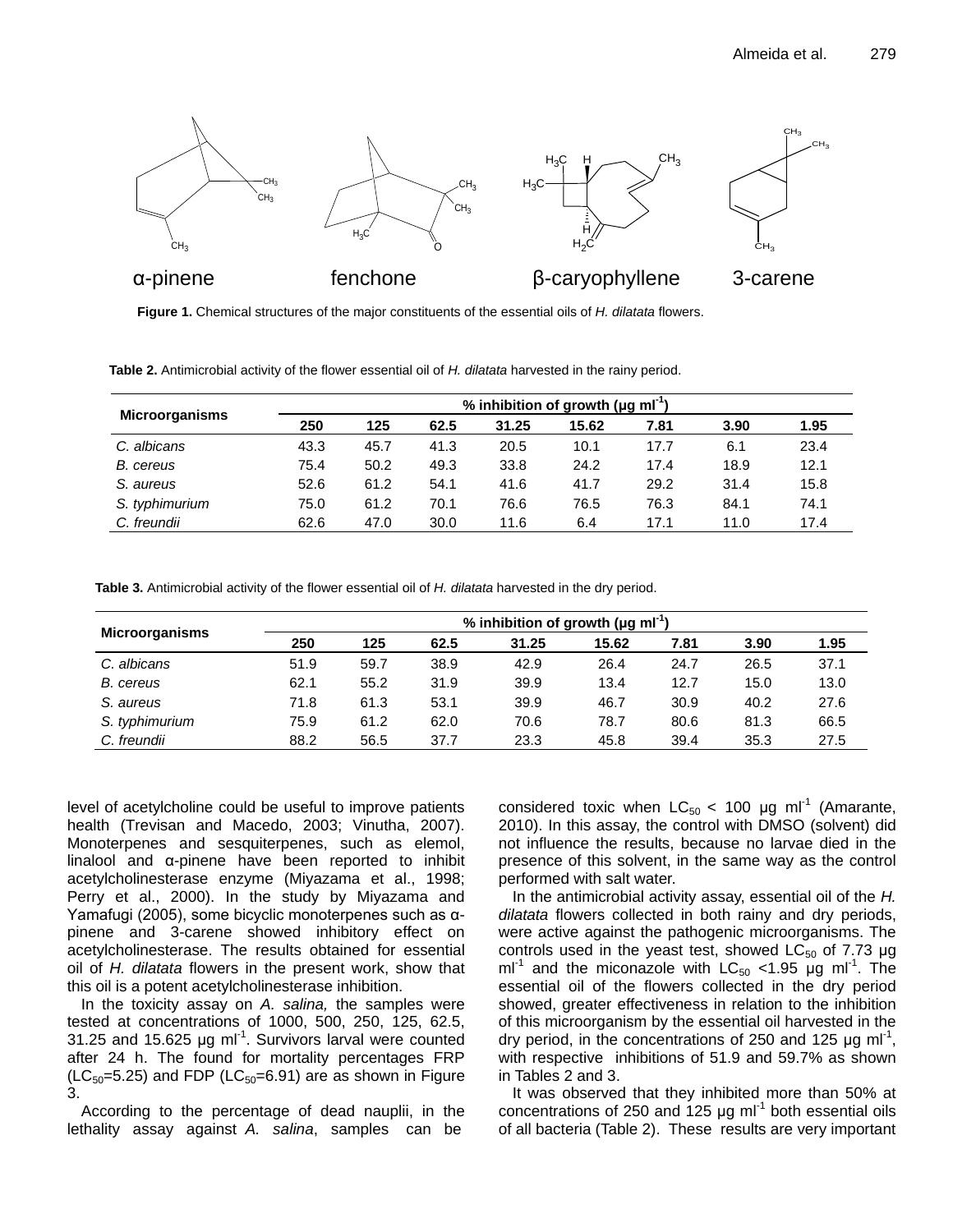

**Figure 2.** Chromatogram of the essential oil from *H. dilatata* flowers, harvested in the rainy period (A) and dry period (B).

and suggest future studies *in vivo*, which will contribute to a better knowledge of the potential of this species for producing bioproducts of medicinal interest. Tables 2 and 3 present the percentage of bacterial and yeast inhibition by essential oils of *H. dilatata* harvested in the rainy and dry period.

The  $LC_{50}$  values of the essential oils were calculated using software origin 8.0 (Figure 4). The control used in the bacterial assays was ampicillin that showed a LC $_{50}$ value < 1.95 μg ml -1 . Although, the inhibition of *S. aureus*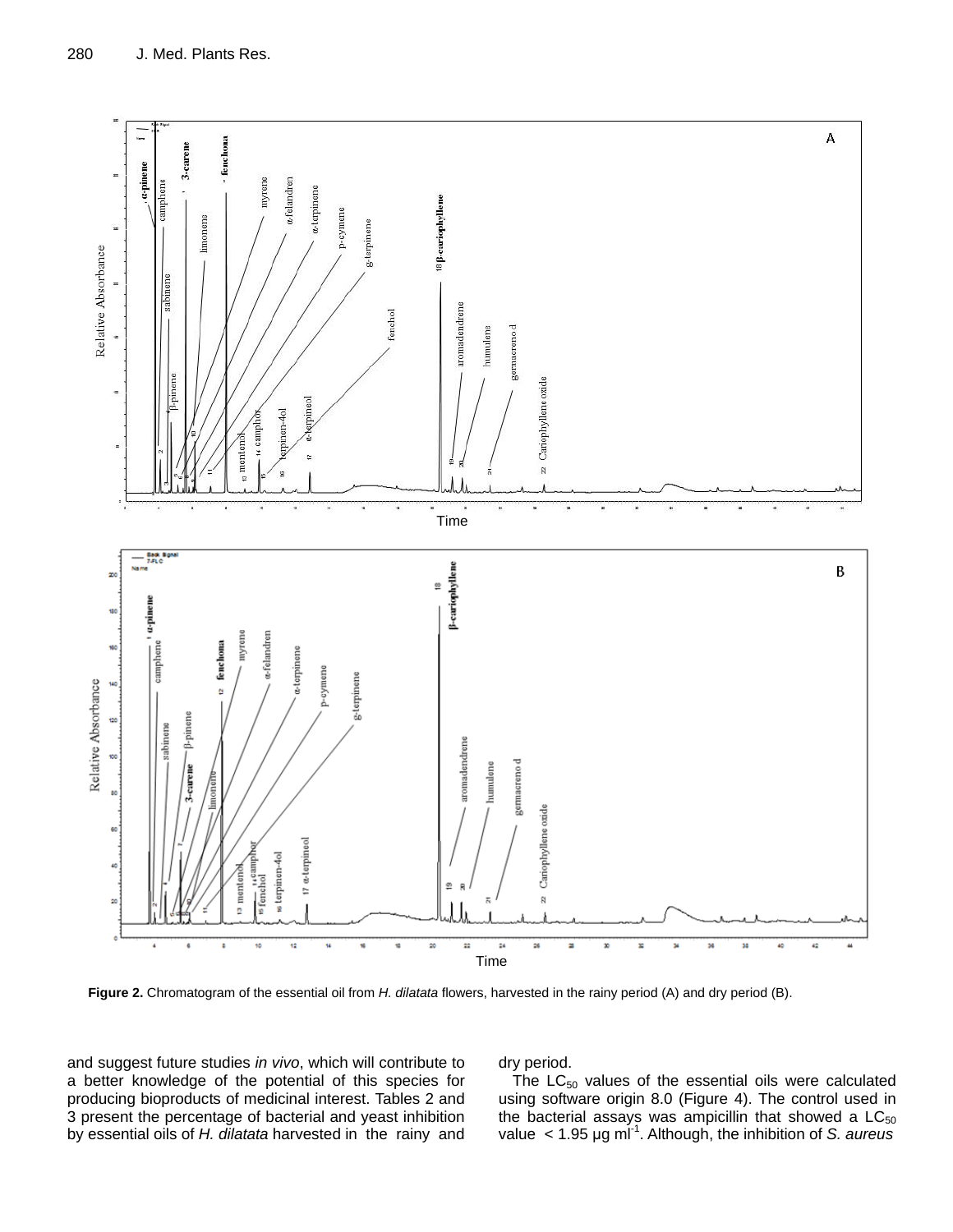

**Figure 3.** Curve of essential oil activity of *Hyptis dilatata* essential oil against *Artemia salina*. A: Essential oil obtained in rainy period; B: Essential oil obtained in dry period.

bacterium was higher when the oil was collected during the dry period, the values of 250  $\mu$ g ml<sup>-1</sup> of LC<sub>50</sub> were better for the essential oil collected in the rainy period with  $LC_{50}$  = 49.8 µg ml<sup>-1</sup> while when harvested in the dry period furnished a  $LC_{50}$  = 121.1 μg ml<sup>-1</sup>.

According to Alvarez et al. (2015), a *H. dilatata* species, collected in San Jose Del Graviane (Colombia), presented monoterpenoid hydrocarbons represented by 2-β-pinene (12.29%), camphor (5.67%) and 1-β-pinene (4.21%) and between sesquiterpenoids and aromadendrene (6.48%), the main components. However, working with complex extracts, it is not possible to attribute the antimicrobial effects to a single component, since the major components can make a significant contribution to the biological activity. In this research, some of the chemical constituents of essential oil of *H. dilatata* collected in Tepequem saw, Amajari, Roraima, Brazil, in the dry and rainy periods were the same than

those detected by Alvarez et al. (2015), but with different concentrations, such as β-pinene (2.6 and 1.5%), camphor (2.0 and 2.4%) and aromadendrene (1.2 and 1.9%). On the other side, there are some differences in the percentages of some major constituents such as αpinene, 3-carene, fenchone and β-caryophillene.

## **Conclusion**

Differences were observed on the components of the essential oil of *H. dilatata* flowers, harvested in rainy and dry periods, as well as in the biological activities towards aceticolinesterase enzyme, bacteria and yeast inhibitions in addition, the bioassays results showed that the species under study has potential to be used in the development of alternative medicine for treatment of neurodegenerative diseases and against pathogenic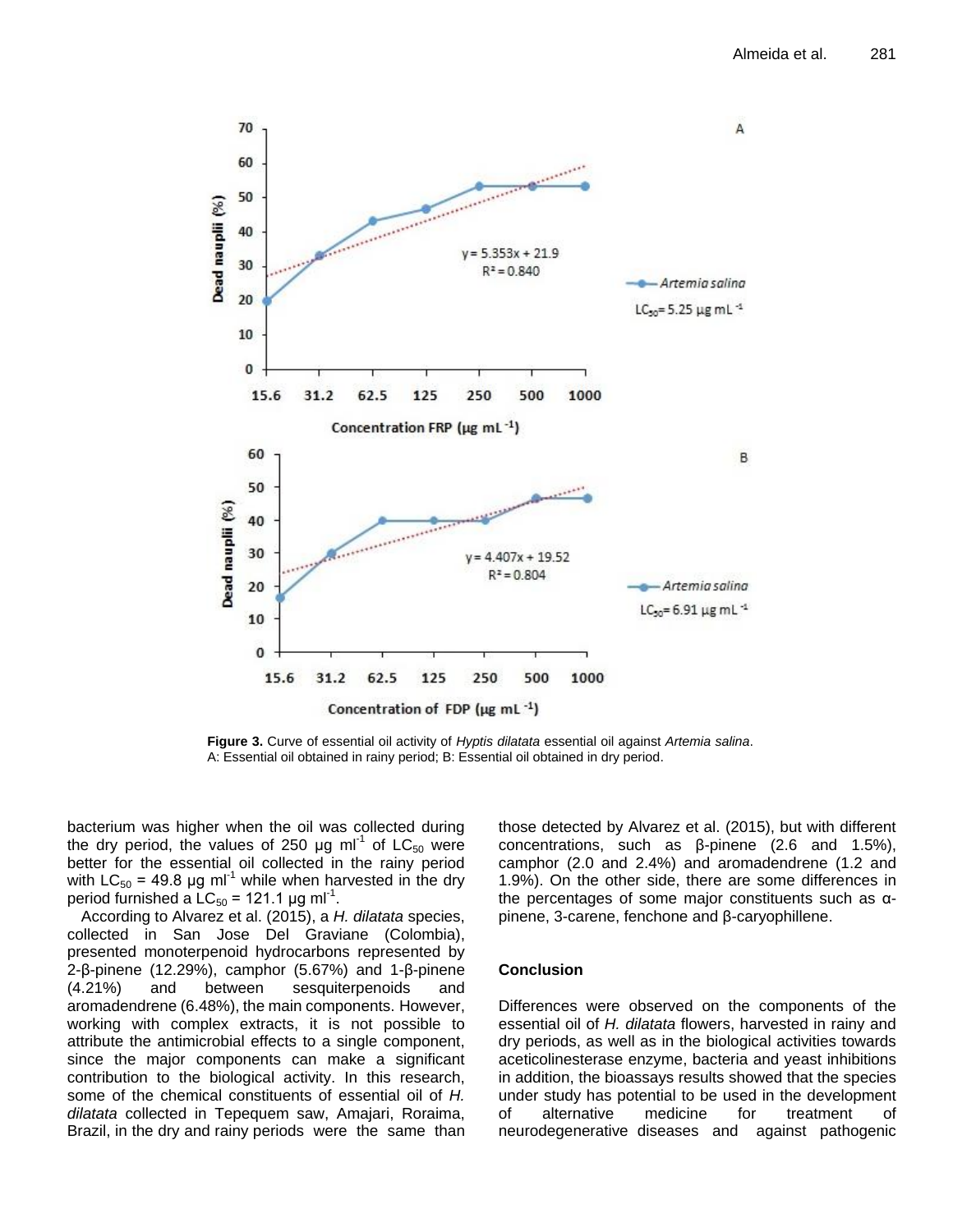

**Figure 4.** Curve of LC<sup>50</sup> for essential oil of *H. dilatata*: Rainy Period: A - *Staphylococcus aureus;* B - *Bacillus cereus;* C - *Citrobacter freundii*. Dry period: D - *Staphylococcus aureus;* E - *Bacillus cereus;* F - *Candida albicans*.

microorganisms.

# **CONFLICT OF INTERESTS**

The authors have not declared any conflict of interests.

# **ACKNOWLEDGEMENTS**

The authors are grateful to FAPEAM for a fellowship and to the staff of the Herbarium of the INPA, especially Mr. José Ramos for identification and EMBRAPA-RR for the collection assistance.